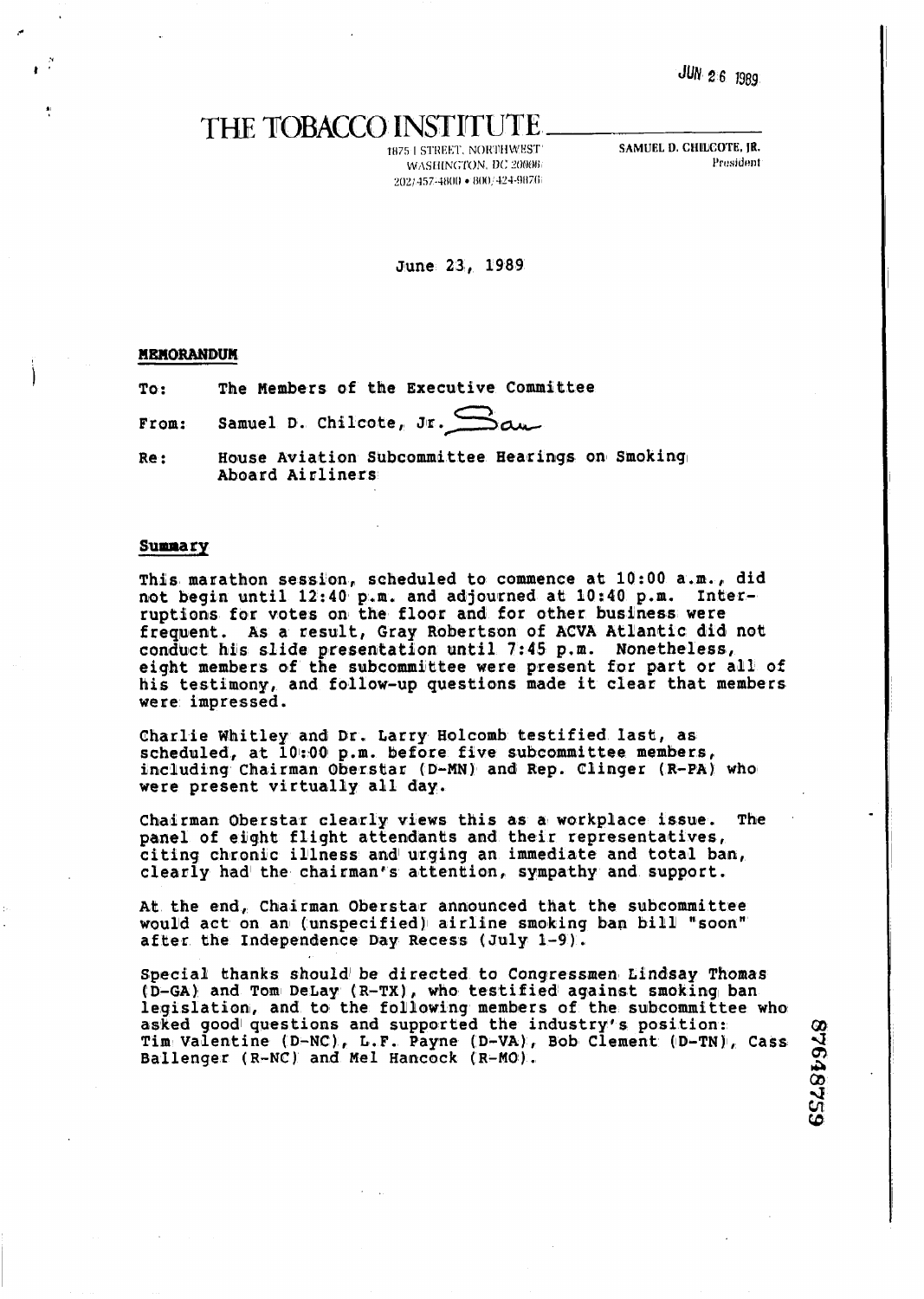The Members of the Executive Committee June 23, 1989 **Page TWO** 

## Discussion

**Yesterday's hearings were exhaustive. The tobacco industry, the**  Administration, flight attendants, a litany of anti-smoking **groups and Members of Congress testified throughout the interruption-filUed day.** 

**Several subcommittee members, through their statements and**  questions, helped to make the case that it would be premature to act on legislation before the Department of Transportation (DOT) **completes its cabin air quality study.** 

**Several members of the subcommittee expressed concern that the DOT study would not be completed in time for Congress to give it**  full consideration and for subsequent legislative action to run its course before the April 23, 1990 "sunset" of the two-hour **ban. In respo~nse to questions on this point, the FedhraU**  Aviation Administration (FAA) witness stated he felt it would be **'reasonable" for the agency to exercise its regulatory authority to extend the two-hour blan Eor a period of time sufficient for Congress to consider the results of the study and act on**  legislation.

**While medlia attendance at the heatimgs was heavy, coverage**  appears to have been affected by the delays and interruptions. **Most reporters were unable to hear and record the testimony, opting instead to work from press materials being distributed and**  interviews with various witnesses.

Institute media relations staff were on hand during the day to promote our point of **view.** Gray Robertson's presentation was also promoted to reporters. While CNN**Is was the only network** television camera at the hearings, satellite organizations (Cox, Gannett, Post-Newsweek, Group W) and USA Today-TV also covered **the proceedimgs. Reporters conducted interviews with smoking ban proponenltis, The Institute's speakers and Gray Robertson. Print**  and radio coverage was highlighted by the Associated Press and CBS, ABC and Mutual Radio networks.

Press reports we have seen are very balanced, including both **sides of the airline issue and featuring The Institute" and Gray**  Robertson's positions. Attached are two national AP stories. One, focusing solely on Robertson's testimony, reads: "An **airline passenger is more likely to get sick from bacteria, fungi and viruses floating in the poorly ventilated air than from**  cigarette smoke, an expert on indoor air quality told Congress today." The other report provides balanced coverage of most  $\qquad \qquad \textrm{or} \qquad \qquad$ 

**43 Q, P Cb 43**  m **0**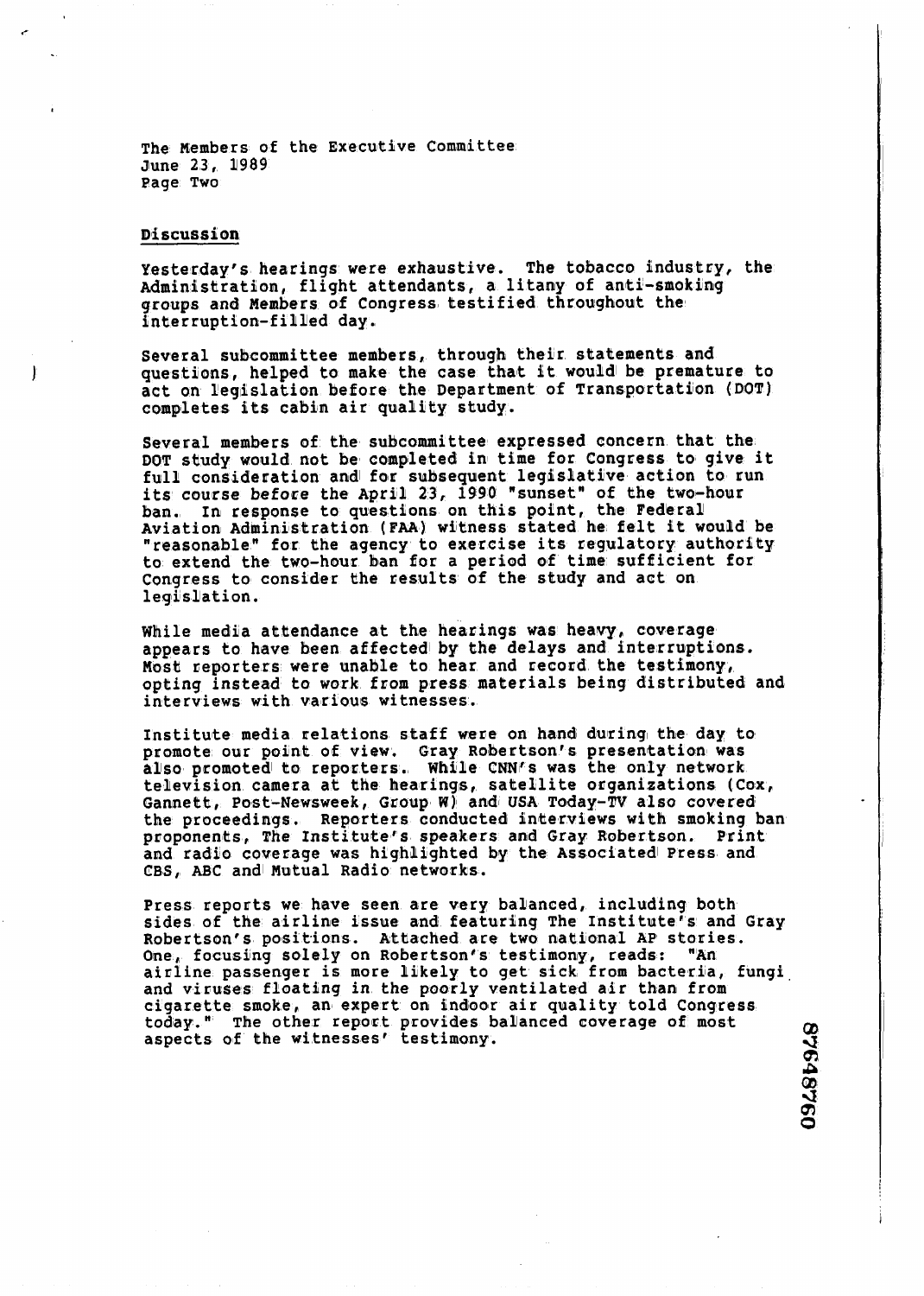The Members of the Executive Committee June 23, 1989 Page Three

A copy of The Institute's and Gray Robertson's press packages are attached, along with a witness list and statements available at the hearings.

Twenty-one of the 33 subcommittee members attended the session. In introducing the hearing, Chairman Oberstar indicated his support for an immediate smoking ban on all domestic flights. Due to the delays in starting the hearings, other subcommittee members were not permitted to read their opening statements.

The subcommittee was scheduled to take testimony from eight. Members of Congress, but only six appeared. Four Members -- Sen. Lautenberg (D-NJ) and Reps. Young (D-FL), Gilman (D-IL) and<br>Durbin -- testified in support of a total ban, arguing that the evidence on the harmful effects of ETS is clear, and that Congress does not need to wait for the DOT study. Reps. Torricelli (D-NJ) and Scheuer (D-NY), each of whom has introduced total ban legislation, did not appear as scheduled.

Reps. Lindsay Thomas **(D-GA)** and Tom DeLay **(R-PX)** testiffiedl that the subcommittee should not act befiore DOT completes the cabin air quality study. Both congressmen are members of the Appropriations Committee, which authorized and set the parameters of the DOT study. Rep. DeLay remained to answer questions and comment on the anawers of his colleagues. **He** made several important and timely observations on opinions offered by those who support immediate action on a total ban.

The Administration was represented by four witnesses, none of whom took a position on the pending legislation. John Rern of the **FaA** described the agency's experience and records with! respect to the two-hour ban. He indicated that the DOT study is proceeding apace and should be completed by January 1990.

Dr. Ron Davis, Director of the Office on Smoking and Health, summarized "the scientific evidence that involuntary smoking is harmful to health." Emphasizing that his testimony had been cleared by OMB and the White House, he concluded that "a ban on smoking on all commercial aircraft flights would result in greater protection of the health of airplane passengers and crew."

Eileen Claussen and Jim Repace of the Environmental Protection Agency (EPA) discussed the findings of ETS research conducted by EPA and others, and of the joint EPA-National Cancer Institute airliner study reported earlier this year in the Journal of the American Medical Association. Taking a page from the "Fact displace" and Repace also displace this week, Claussen and Repace also

**a 8 4f** 

<u>ဘူး </u> **Cu**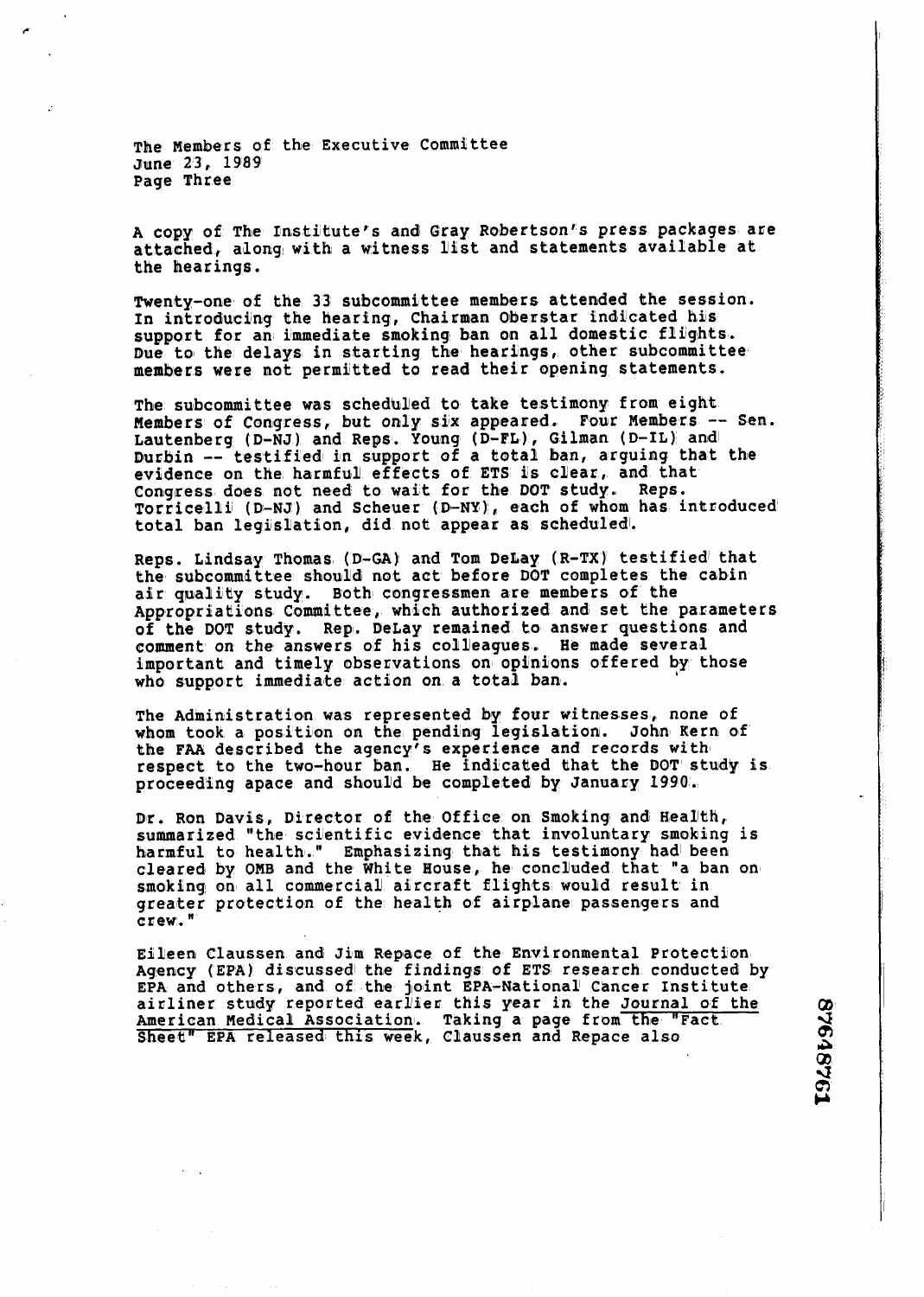**The Members of the Executiue Committee**  June 23, 1989 **Page Four** 

emphasized that separation of smokers and nonsmokers does not prevent nonsmoker exposure to tobacco smoke, and that no amount **elf ventilation can eliminate tobacco smoke from am indoor environment.** 

**A panel of flight attendants, providing moving anecdotal**  testimony, urged the subcommittee to take immediate action to enact a total ban and not to wait for the study. They were enact a total ban and not to wait for the study. accompanied by a representative from Americans for Nonsmokers<sup>"</sup> **Rights who echoed the call for a total baa. This panel was**  interrupted by a vote on the House floor and only a few **sulbcommittee members were present bor the testimony and tihe question-and-answer session iihat followed.** 

Gray Robertson followed the flight attendants and conducted his  $f(n)$  **1** 30-minute slide presentation on cabin air quality. Eight full 30-minute slide presentation on cabin air quality. subcommittee members heard all or part of the presentation, which, on the basis of the question-and-answer session, seemed to **spark considerable interest among the members. During the testimony of subsequent witnesses, several members referred to**  Robertson's presentation in posing questions.

**Witnesses representing the Coamition on Smoking OR Health and the**  American Association for Respiratory Care endorsed an immediate total ban, citing likely health benefits and public support. A **witness for the American Hedical Association was scheduled to**  testify as part of this panel but did not remain through the **delays and interruptions. His written testimony was included in**  the record.

**John Banzhaf of Action on Smoking and Health and Ahron Leichtiman of Citizens Againet Tobacco Smoke also endorsed an immedliate**  total ban, asserting that only the tobacco industry opposes such **an action.** 

Charlie Whitley, representing The Institute, urged the **subcommittee to defier action until DOT completes its study, emphasizing that DOT or FRA could extend the ban administratively**  to give Congress time to consider the study and proceed accordingly. He also urged subcommittee members to discount **"generated" expressions of public opinion and to consider whether** there truly is a groundswell of support for a total ban.

In his statement and in response to questions, Larry Holcomb **dkscribed th~e details behind the "science" on ETS, the surface of**  which earlier witnesses had barely scratched. He urged the subcommittee to put ETS into perspective as a potential risk to In his statement and in response to questions, Larry Holcomb<br>described the details behind the "science" on ETS, the surface of  $\alpha$ <br>which earlier witnesses had barely scratched. He urged the<br>subcommittee to put ETS into pe health and to distinguish between comfort and health issues.

**a 1 8**  -3 m **h3**